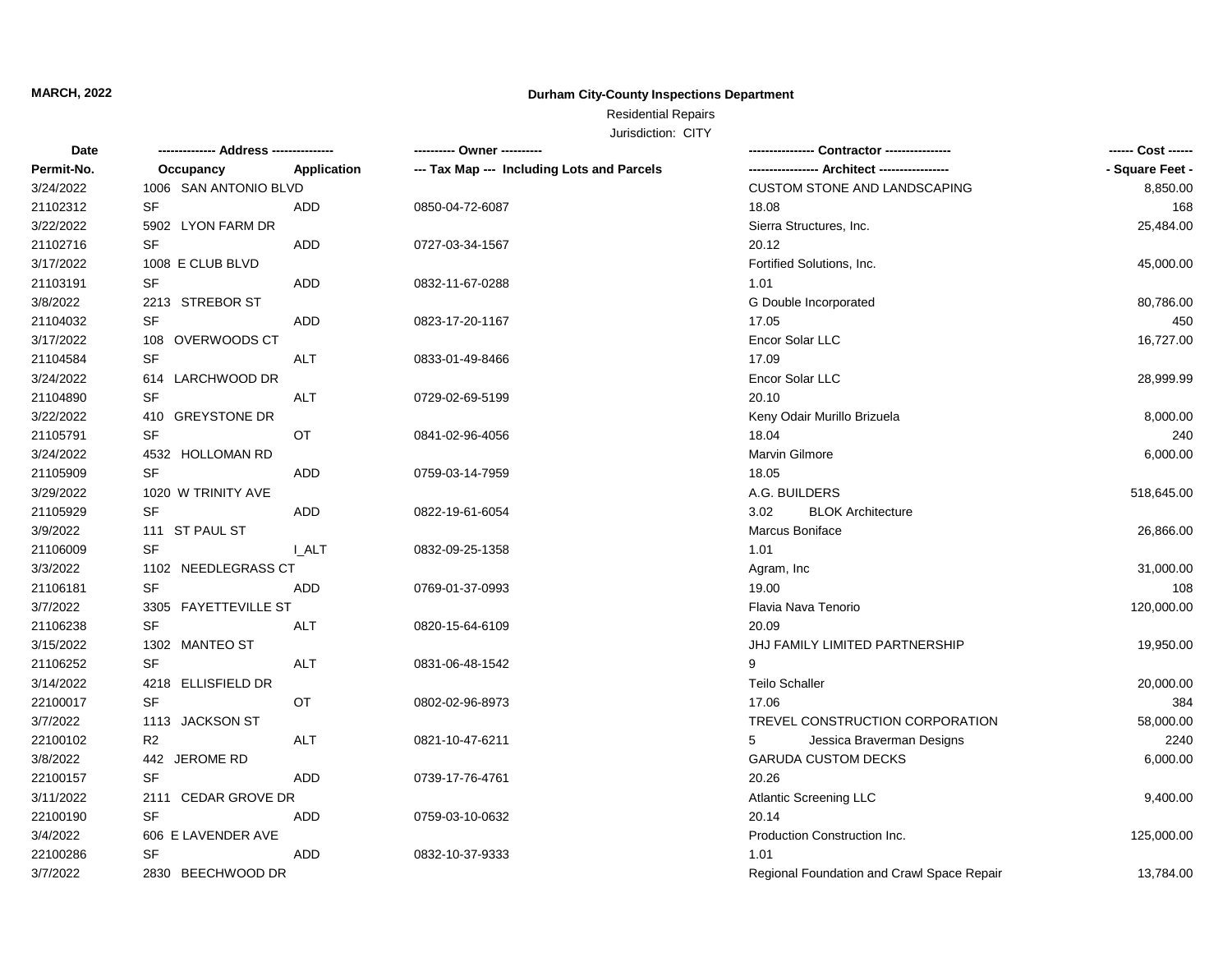### **Durham City-County Inspections Department**

## Residential Repairs

| Date       |                        | <b>Contractor ----------------</b> |                                            |                                                 |                 |
|------------|------------------------|------------------------------------|--------------------------------------------|-------------------------------------------------|-----------------|
| Permit-No. | Occupancy              | Application                        | --- Tax Map --- Including Lots and Parcels | ----------------- Architect -----------------   | - Square Feet - |
| 22100341   | SF                     | <b>ALT</b>                         | 0820-14-44-6013                            | 20.09                                           | 1212            |
| 3/1/2022   | 4513 DENFIELD ST       |                                    |                                            | ABSOLUTE CONSTRUCTION GROUP, LLC.               | 29,300.00       |
| 22100395   | <b>SF</b>              | I ALT                              | 0823-08-99-7690                            | Lion Tribe Design and Contracting, LLC<br>17.09 |                 |
| 3/9/2022   | 4314 COTTENDALE DR     |                                    |                                            | ALPHA CONTRACTING, LLC.                         | 30,580.00       |
| 22100404   | SF                     | ALT                                | 0749-02-96-4046                            | 18.05                                           |                 |
| 3/21/2022  | 110 WOODRIDGE DR       |                                    |                                            | <b>GARRETT BUILDERS LLC</b>                     | 315,000.00      |
| 22100452   | <b>SF</b>              | ADD                                | 0820-05-19-8473                            | 6                                               |                 |
| 3/25/2022  | 411 HAMMOND ST         |                                    |                                            | Tri-Point Builders, T/A Roberto Rivera          | 85,000.00       |
| 22100525   | <b>SF</b>              | ADD                                | 0832-37-29-1985                            | Vani Aldianto<br>1.01                           | 647             |
| 3/1/2022   | 3 SAMEER CT            |                                    |                                            | LuminaSun Smart Home, LLC                       | 14,892.00       |
| 22100545   | <b>SF</b>              | ALT                                | 0759-03-30-2798                            | 20.14                                           |                 |
| 3/1/2022   | 1112 JUNIPER ST        |                                    |                                            | ABSOLUTE CONSTRUCTION GROUP, LLC.               | 180,000.00      |
| 22100551   | <b>SF</b>              | ADD                                | 0831-07-58-2349                            | Chris Berg<br>9                                 | 560             |
| 3/3/2022   | 4525 PACES FERRY DR    |                                    |                                            | Archadeck of Raleigh Durham                     | 62,265.00       |
| 22100553   | <b>SF</b>              | ADD                                | 0825-03-02-1297                            | 16.03                                           |                 |
| 3/4/2022   | 312 DUNSTAN AVE        |                                    |                                            | Jamison Builders - James M. Daniels, T/A        | 63,000.00       |
| 22100586   | <b>SF</b>              | ALT                                | 0821-91-01-2272                            | 13.01<br>Kadmiel Mutanga                        | 43              |
| 3/15/2022  | 5205 BROOKSTONE DR     |                                    |                                            | Sierra Structures, Inc.                         | 23,875.00       |
| 22100594   | <b>SF</b>              | ADD                                | 0719-04-73-4062                            | 20.11                                           | 180             |
| 3/3/2022   | 1606 S ROXBORO ST      |                                    |                                            | Blue Raven Solar LLC                            | 12,960.00       |
| 22100650   | <b>SF</b>              | <b>ALT</b>                         | 0821-20-70-5836                            | 13.03                                           |                 |
| 3/30/2022  | 602 PRIMITIVE ST       |                                    |                                            | CoCreations Construction & Design LLC           | 49,000.00       |
| 22100696   | <b>SF</b>              | ALT                                | 0831-05-17-9563                            | 11                                              | 504             |
| 3/1/2022   | 1920 BIVINS ST         |                                    |                                            | Design Works Construction LLC                   | 51,600.00       |
| 22100703   | <b>SF</b>              | <b>ALT</b>                         | 0821-13-13-4797                            | Design Works Construction LLC<br>6              | 430             |
| 3/1/2022   | 9 QUEENSLAND CT        |                                    |                                            | Architrave Construction, Inc.                   | 52,320.00       |
| 22100710   | <b>SF</b>              | ADD                                | 0814-02-99-0698                            | 16.04                                           |                 |
| 3/2/2022   | 211 N ADAMS ST         |                                    |                                            | <b>Christy Stanley</b>                          | 27,000.00       |
| 22100726   | <b>SF</b>              | <b>I_ALT</b>                       | 0841-35-67-8875                            |                                                 |                 |
| 3/1/2022   | 3529 RAWDON DR         |                                    |                                            | Ross and Kathryn Tompkins                       | 8,000.00        |
| 22100742   | <b>SF</b>              | R_DECK                             | 0739-03-04-4309                            | 20.10                                           |                 |
| 3/7/2022   | 809 LYNN RD            |                                    |                                            | Blue Raven Solar LLC                            | 12,960.00       |
| 22100760   | <b>SF</b>              | ALT                                | 0840-07-69-6803                            | 18.04                                           |                 |
| 3/3/2022   | 919 ENGLEWOOD AVE      |                                    |                                            | 8MSolar LLC                                     | 14,421.00       |
| 22100765   | <b>SF</b>              | ALT                                | 0822-15-74-3294                            | 3.02                                            |                 |
| 3/30/2022  | STONEYBROOK DR<br>3204 |                                    |                                            | Aquatic Designs, Inc.                           | 71,800.00       |
| 22100773   | <b>SF</b>              | OT                                 | 0813-72-11-1660                            | 17.05                                           |                 |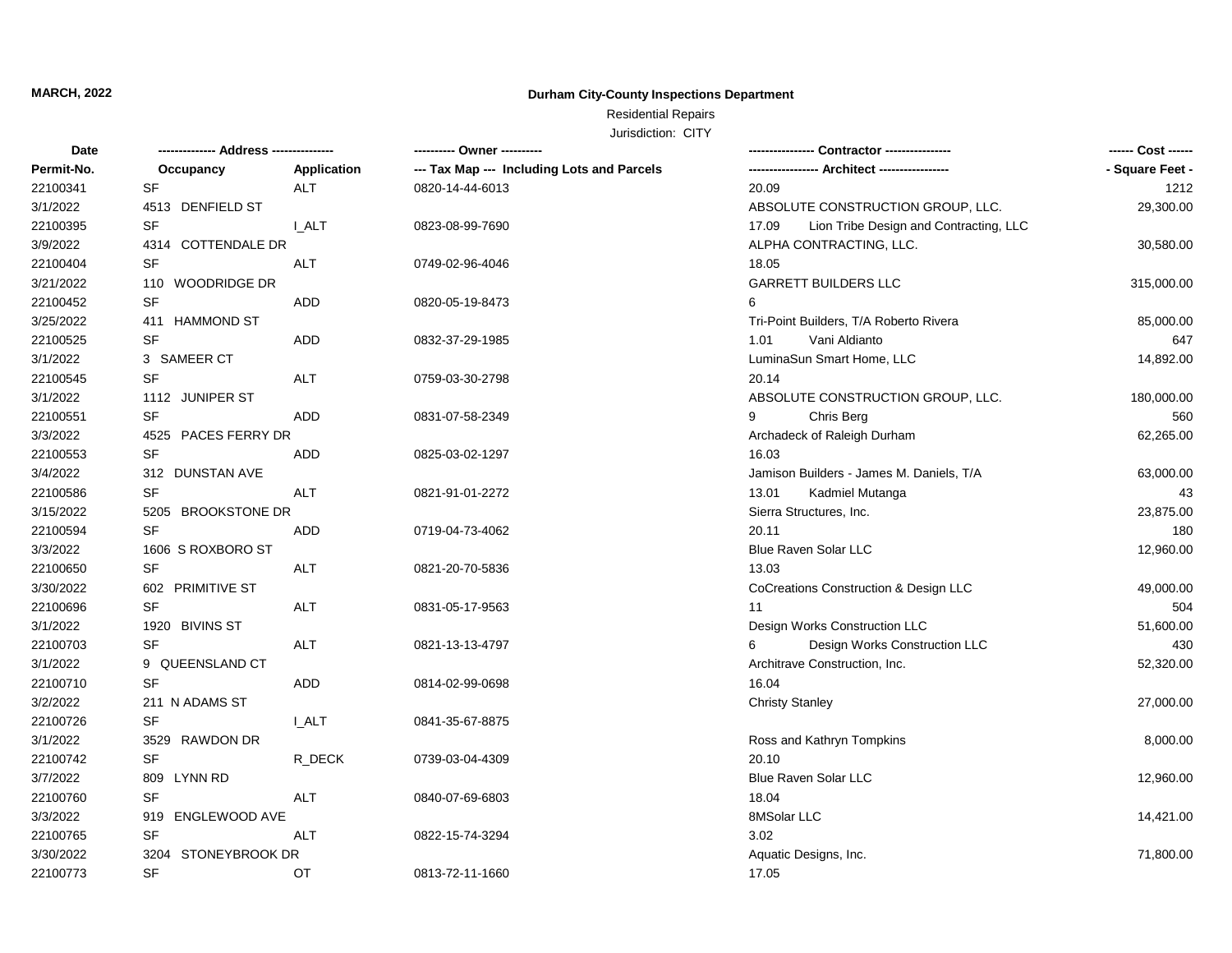### **Durham City-County Inspections Department**

## Residential Repairs

| Date       |                        |              | ---------- Owner ----------                |                                                       |                 |
|------------|------------------------|--------------|--------------------------------------------|-------------------------------------------------------|-----------------|
| Permit-No. | Occupancy              | Application  | --- Tax Map --- Including Lots and Parcels |                                                       | - Square Feet - |
| 3/11/2022  | 4434 BEN FRANKLIN BLVD |              |                                            | Venture Management + Reconstruction Inc.              | 5,000.00        |
| 22100781   | MF                     | OT           | 0833-01-25-6941                            | 17.09                                                 | 24703           |
| 3/7/2022   | 718 KENT ST            |              |                                            | Holcomb Demolition, Inc., Cecil                       | 1,000.00        |
| 22100798   | <b>SF</b>              | <b>DEM</b>   | 0821-10-47-0350                            | 5                                                     | 2838            |
| 3/3/2022   | 302 WELLINGTON DR      |              |                                            | HARDEN, JAMES LEE                                     | 64,960.00       |
| 22100799   | SF                     | <b>ADD</b>   | 0824-19-71-3242                            | 17.10                                                 | 275             |
| 3/4/2022   | WRIGHTWOOD AVE<br>2429 |              |                                            | Architrave Construction, Inc.                         | 35,000.00       |
| 22100803   | <b>SF</b>              | R_DECK       | 0811-16-83-9920                            | 6                                                     |                 |
| 3/15/2022  | 4625 MARENA PL         |              |                                            | Sierra Structures, Inc.                               | 35,642.00       |
| 22100808   | <b>SF</b>              | <b>ADD</b>   | 0709-03-14-1350                            | 20.18                                                 | 216             |
| 3/15/2022  | 5115 OAKBROOK DR       |              |                                            | Sierra Structures, Inc.                               | 38,786.00       |
| 22100809   | <b>SF</b>              | <b>ADD</b>   | 0719-04-83-3887                            | 20.11                                                 | 208             |
| 3/10/2022  | 507 GATTIS ST          |              |                                            | CQC Home - Custom Quality Carpentry LLC, T/A          | 257,950.00      |
| 22100814   | <b>SF</b>              | <b>ADD</b>   | 0821-06-48-4584                            | CQC Home - Custom Quality Carpentry LLC,<br>5         | 251             |
| 3/9/2022   | 1109 PONDFIELD WAY     |              |                                            | Great Day Improvements                                | 27,403.00       |
| 22100822   | <b>SF</b>              | ALT          | 0728-22-26-8461                            | Eric Oetjen<br>20.12                                  |                 |
| 3/24/2022  | 2424 SHENANDOAH AVE    |              |                                            | Groundworks North Carolina, LLC                       | 6,672.00        |
| 22100827   | <b>SF</b>              | <b>RP</b>    | 0832-09-16-5726                            | 1.02                                                  |                 |
| 3/4/2022   | 3105 HORSEBARN DR      |              |                                            | Carolina Restoration Services of North Carolina, Inc. | 29,399.00       |
| 22100846   | <b>SF</b>              | <b>RP</b>    | 0813-01-37-4736                            | 17.07                                                 |                 |
| 3/9/2022   | 3304<br>CEDARBIRD WAY  |              |                                            | Encor Solar LLC                                       | 5,540.00        |
| 22100851   | <b>SF</b>              | <b>ALT</b>   | 0800-68-64-6777                            | 20.17                                                 |                 |
| 3/15/2022  | SEDGEFIELD ST<br>1307  |              |                                            | Larry A. Parker                                       | 90,000.00       |
| 22100855   | <b>SF</b>              | ADD          | 0822-10-46-5060                            | 3.01                                                  |                 |
| 3/3/2022   | 2523 ROCHELLE ST       |              |                                            | Craig Wright                                          | 9,500.00        |
| 22100894   | <b>SF</b>              | <b>I_ALT</b> | 0841-10-25-8804                            | 18.02                                                 |                 |
| 3/8/2022   | 2320 HURON ST          |              |                                            | JDAD LLC DBA RENEW RENOVATIONS & REPAIRS              | 23,000.00       |
| 22100903   | <b>SF</b>              | <b>ALT</b>   | 0821-17-02-4162                            | 6                                                     |                 |
| 3/8/2022   | 4212 HOLT SCHOOL RD    |              |                                            | JDAD LLC DBA RENEW RENOVATIONS & REPAIRS              | 9,840.00        |
| 22100904   | <b>SF</b>              | <b>ALT</b>   | 0824-20-80-0425                            | 17.10                                                 |                 |
| 3/23/2022  | 1607 ACADIA ST         |              |                                            | Great Day Improvements                                | 64,878.00       |
| 22100909   | <b>SF</b>              | <b>ADD</b>   | 0832-13-14-1411                            | 2                                                     |                 |
| 3/1/2022   | 4113 COLVILLE RD       |              |                                            | Out of the Woods Builders, Inc.                       | 18,000.00       |
| 22100915   | <b>SF</b>              | R_DECK       | 0810-17-00-0385                            | 20.08                                                 |                 |
| 3/11/2022  | 821 WILKERSON AVE      |              |                                            | <b>RACHAEL TILLEY</b>                                 | 54,000.00       |
| 22100922   | <b>SF</b>              | ADD          | 0821-06-48-9517                            | Jessica Braverman Designs<br>5                        | 600             |
| 3/21/2022  | 4032 LIVINGSTONE PL    |              |                                            | DDM CONSTRUCTION SERVICES, LLC                        | 182,250.00      |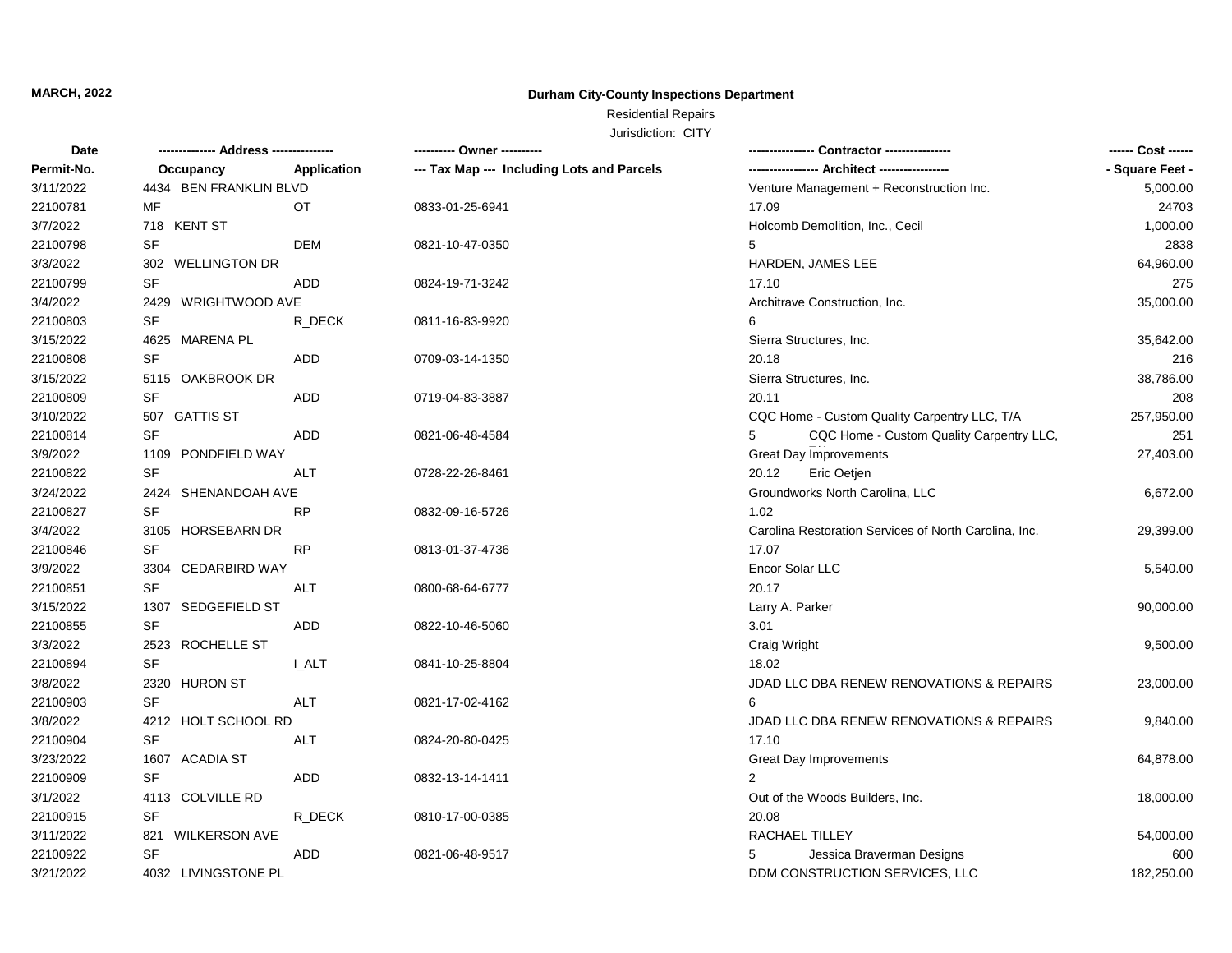### **Durham City-County Inspections Department**

## Residential Repairs

| Date       |                          |                    | ---------- Owner ----------                |                                           | ------ Cost ------ |
|------------|--------------------------|--------------------|--------------------------------------------|-------------------------------------------|--------------------|
| Permit-No. | Occupancy                | <b>Application</b> | --- Tax Map --- Including Lots and Parcels |                                           | - Square Feet -    |
| 22100924   | <b>SF</b>                | <b>ADD</b>         | 0719-03-03-4684                            | K Dyer Design<br>20.18                    |                    |
| 3/11/2022  | 1206 PONDFIELD WAY       |                    |                                            | Dorothy M. Singleton                      | 9,365.00           |
| 22100927   | <b>SF</b>                | <b>ALT</b>         | 0728-22-48-7860                            | Dorothy M. Singleton<br>20.12             |                    |
| 3/25/2022  | 4128 DEEP WOOD CIR       |                    |                                            | <b>ERIC MLCOCH</b>                        | 14,500.00          |
| 22100930   | <b>SF</b>                | <b>ADD</b>         | 0810-17-11-1467                            | 20.16                                     | 327                |
| 3/4/2022   | 807 W TRINITY AVE        |                    |                                            | <b>Brett Morris</b>                       | 5,000.00           |
| 22100931   | R <sub>2</sub>           | ALT                | 0822-20-80-2722.082                        | 3.02                                      | 600                |
| 3/4/2022   | 101 S MAPLE ST           |                    |                                            | Apal Building Company Inc                 | 1,000.00           |
| 22100939   | <b>SF</b>                | <b>DEM</b>         | 0831-53-55-2383                            | 10.01                                     |                    |
| 3/21/2022  | 5809 GARRETT RD          |                    |                                            | BELLUS TERRA, INC.                        | 11,478.00          |
| 22100947   | <b>SF</b>                | R_DECK             | 0719-06-76-3195                            | 20.08<br>BELLUS TERRA, INC.               | 360                |
| 3/4/2022   | 5108 MIDDLETON RD        |                    |                                            | SOUTHERN SOIL & SKY                       | 19,500.00          |
| 22100983   | <b>SF</b>                | R_DECK             | 0729-04-72-7189                            | SOUTHERN SOIL & SKY<br>20.10              |                    |
| 3/3/2022   | 2628 MCDOWELL RD         |                    |                                            | Arrowhead Building Company, LLC           | 300,000.00         |
| 22100985   | <b>SF</b>                | ALT                | 0811-15-62-6767                            | Arrowhead Building Company, LLC<br>6      |                    |
| 3/11/2022  | 36 SURREY LN             |                    |                                            | JLE Residential In.                       | 100,000.00         |
| 22100998   | <b>SF</b>                | <b>ADD</b>         | 0719-02-79-7244                            | 20.07                                     |                    |
| 3/21/2022  | 1005 CRESCENT MOON CT    |                    |                                            | 8MSolar LLC                               | 28,840.00          |
| 22101004   | SF                       | ALT                | 0813-01-26-4470                            | 17.07                                     |                    |
| 3/8/2022   | 1003 ALABAMA AVE         |                    |                                            | Maple Associates LLC                      | 600.00             |
| 22101007   | <b>SF</b>                | R DECK             | 0822-03-29-4423                            | 4.02                                      | 64                 |
| 3/25/2022  | 207 HISTORY PL           |                    |                                            | Power Home Solar LLC                      | 75,420.00          |
| 22101009   | <b>SF</b>                | <b>ALT</b>         | 0747-02-79-9907                            | 20.14                                     |                    |
| 3/3/2022   | 615 N DRIVER ST          |                    |                                            | <b>GPS Home Services LLC</b>              | 60,000.00          |
| 22101010   | <b>SF</b>                | <b>ALT</b>         | 0831-11-56-8112                            | 10.01                                     |                    |
| 3/11/2022  | 3822 CHURCHILL CIR       |                    |                                            | Grau Building Company, LLC                | 139,887.32         |
| 22101012   | <b>SF</b>                | <b>ADD</b>         | 0719-01-28-9601                            | 20.08                                     |                    |
| 3/22/2022  | 820 KENT ST              |                    |                                            | <b>MEL'S PLUMBING &amp; ELECTRIC</b>      | 29,000.00          |
| 22101014   | <b>SF</b>                | <b>ALT</b>         | 0821-10-36-9705                            | <b>MEL'S PLUMBING &amp; ELECTRIC</b><br>5 |                    |
| 3/29/2022  | 519 BARTON ST            |                    |                                            | ABSOLUTE CONSTRUCTION GROUP, LLC.         | 3,000.00           |
| 22101017   | <b>SF</b>                | R_DECK             | 0820-11-75-4036                            | 20.09                                     |                    |
| 3/4/2022   | 5610 FRENCHMANS CREEK DR |                    |                                            | Ram Jack T/A Foundation Solutions, LLC    | 7,900.00           |
| 22101018   | <b>SF</b>                | <b>RP</b>          | 0727-02-96-2855                            | 20.13                                     |                    |
| 3/3/2022   | 15 CRESCENT HILL CT      |                    |                                            | <b>Advanced Structural Repair</b>         | 8,850.00           |
| 22101019   | <b>SF</b>                | <b>RP</b>          | 0852-02-65-6667                            | 18.04<br>Howerton Services, PLLC          |                    |
| 3/8/2022   | 332 KINNEY GLENN CT      |                    |                                            | 8MSolar LLC                               | 21,350.00          |
| 22101027   | <b>SF</b>                | <b>ALT</b>         | 0729-03-04-0697                            | 20.11                                     |                    |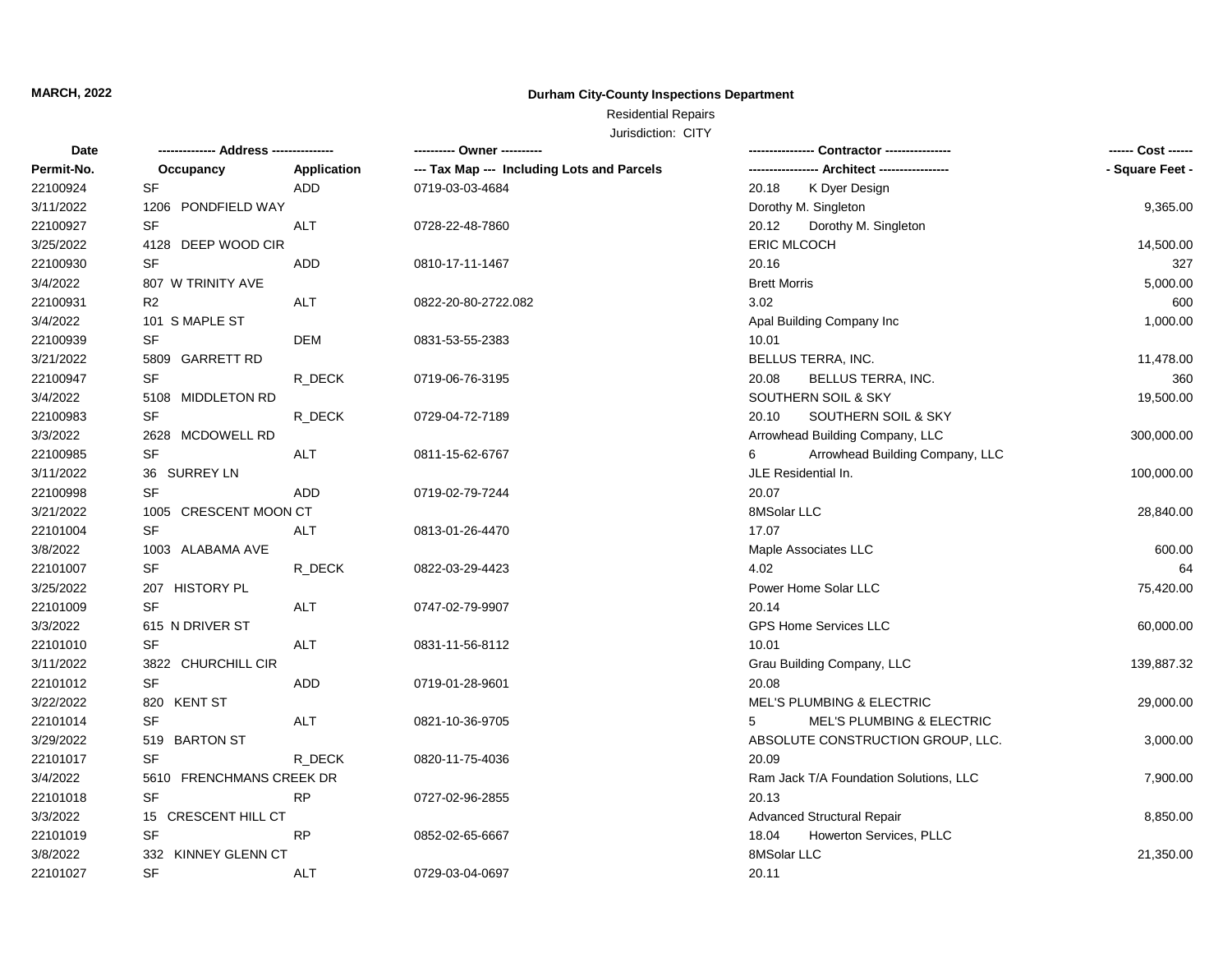### **Durham City-County Inspections Department**

## Residential Repairs

| Date       |                            |              | ---------- Owner ----------                | --- Contractor ----------------         |                 |
|------------|----------------------------|--------------|--------------------------------------------|-----------------------------------------|-----------------|
| Permit-No. | Occupancy                  | Application  | --- Tax Map --- Including Lots and Parcels |                                         | - Square Feet - |
| 3/8/2022   | 4203 FOREST EDGE TRL       |              |                                            | 8MSolar LLC                             | 33,896.00       |
| 22101028   | <b>SF</b>                  | <b>ALT</b>   | 0800-28-04-4132                            | 20.17                                   |                 |
| 3/17/2022  | 1316 ELLIS RD              |              |                                            | Production Construction Inc.            | 177,000.00      |
| 22101046   | SF                         | <b>ALT</b>   | 0830-04-72-8204                            | 20.14                                   |                 |
| 3/8/2022   | 1008 NORTH ST              |              |                                            | The Kamp Group, LLC                     | 1,000.00        |
| 22101047   | <b>SF</b>                  | DEM          | 0832-00-27-7205                            | $\overline{2}$                          | 1170            |
| 3/4/2022   | 3817 PASSENGER PL          |              |                                            | Meritage Homes of the Carolinas, Inc.   | 5,000.00        |
| 22101048   | SF                         | <b>I_ALT</b> | 0840-50-83-6890                            | 18.09                                   |                 |
| 3/9/2022   | 3107 CAMELOT CT            |              |                                            | <b>HALLAN CONSTRUCTION</b>              | 60,000.00       |
| 22101051   | <b>SF</b>                  | <b>ALT</b>   | 0801-04-72-1318                            | 20.17                                   |                 |
| 3/25/2022  | 2617 LAWNDALE AVE          |              |                                            | CHASE BUILDING COMPANY                  | 147,000.00      |
| 22101059   | <b>SF</b>                  | <b>ALT</b>   | 0822-13-04-7232                            | 4.02                                    |                 |
| 3/9/2022   | 135 PRESIDENTS DR          |              |                                            | <b>Under Construction Carolinas LLP</b> | 150,000.00      |
| 22101061   | <b>SF</b>                  | ALT          | 0833-01-26-1092                            | 17.09                                   |                 |
| 3/9/2022   | 3104 SHAFTSBURY ST         |              |                                            | Feel Love Homes LLC                     | 70,000.00       |
| 22101064   | SF                         | ALT          | 0823-64-12-8935                            | 17.05                                   |                 |
| 3/10/2022  | 405 N MAPLE ST             |              |                                            | OLIVE AND SAGE CUSTOM BUILDING LLC      | 29,170.00       |
| 22101069   | <b>SF</b>                  | <b>ADD</b>   | 0831-11-55-2024                            | <b>Thane Maxwell</b><br>10.01           | 324             |
| 3/9/2022   | 2304 MAPLEMERE CT          |              |                                            | Blue Raven Solar LLC                    | 3,600.00        |
| 22101070   | <b>SF</b>                  | ALT          | 0769-91-79-5672                            | 19.00                                   |                 |
| 3/24/2022  | 1 TIMBERCREEK CT           |              |                                            | N.C. Maintenance and Repair LLC         | 15,000.00       |
| 22101073   | <b>SF</b>                  | R DECK       | 0834-01-19-4813                            | 16.01                                   |                 |
| 3/9/2022   | 2008 GILMAN ST             |              |                                            | Covenant Solar Tech LLC                 | 8,000.00        |
| 22101079   | <b>SF</b>                  | ALT          | 0850-02-75-9801                            | 18.05                                   |                 |
| 3/16/2022  | 5304 SILKWOOD DR           |              |                                            | Groundworks North Carolina, LLC         | 6,175.00        |
| 22101081   | <b>SF</b>                  | <b>RP</b>    | 0729-04-82-1120                            | 20.10                                   |                 |
| 3/9/2022   | 911 GOLDEN CREST DR        |              |                                            | Encor Solar LLC                         | 11,780.00       |
| 22101085   | <b>SF</b>                  | <b>ALT</b>   | 0843-01-16-7987                            | 18.01                                   |                 |
| 3/17/2022  | 312 BARRINGTON OVERLOOK DR |              |                                            | Feel Love Homes LLC                     | 23,000.00       |
| 22101086   | <b>SF</b>                  | <b>ALT</b>   | 0851-04-63-2589                            | 18.04                                   |                 |
| 3/18/2022  | 1512 S ROXBORO ST          |              |                                            | Blue Raven Solar LLC                    | 14,400.00       |
| 22101091   | SF                         | ALT          | 0821-71-62-7984                            | 13.03                                   |                 |
| 3/17/2022  | 2906 MONTGOMERY ST         |              |                                            | Architrave Construction, Inc.           | 250,000.00      |
| 22101093   | SF                         | <b>LALT</b>  | 0811-50-37-3896                            | 20.17                                   |                 |
| 3/10/2022  | 12 PIEDMONT FOREST CT      |              |                                            | Jemal Idris                             | 24,000.00       |
| 22101096   | <b>SF</b>                  | <b>RP</b>    | 0851-04-72-8008                            | 18.04                                   |                 |
| 3/25/2022  | 2008 WARD ST               |              |                                            | FREEDOM FOREVER NORTH CAROLINA, LLC     | 14,777.00       |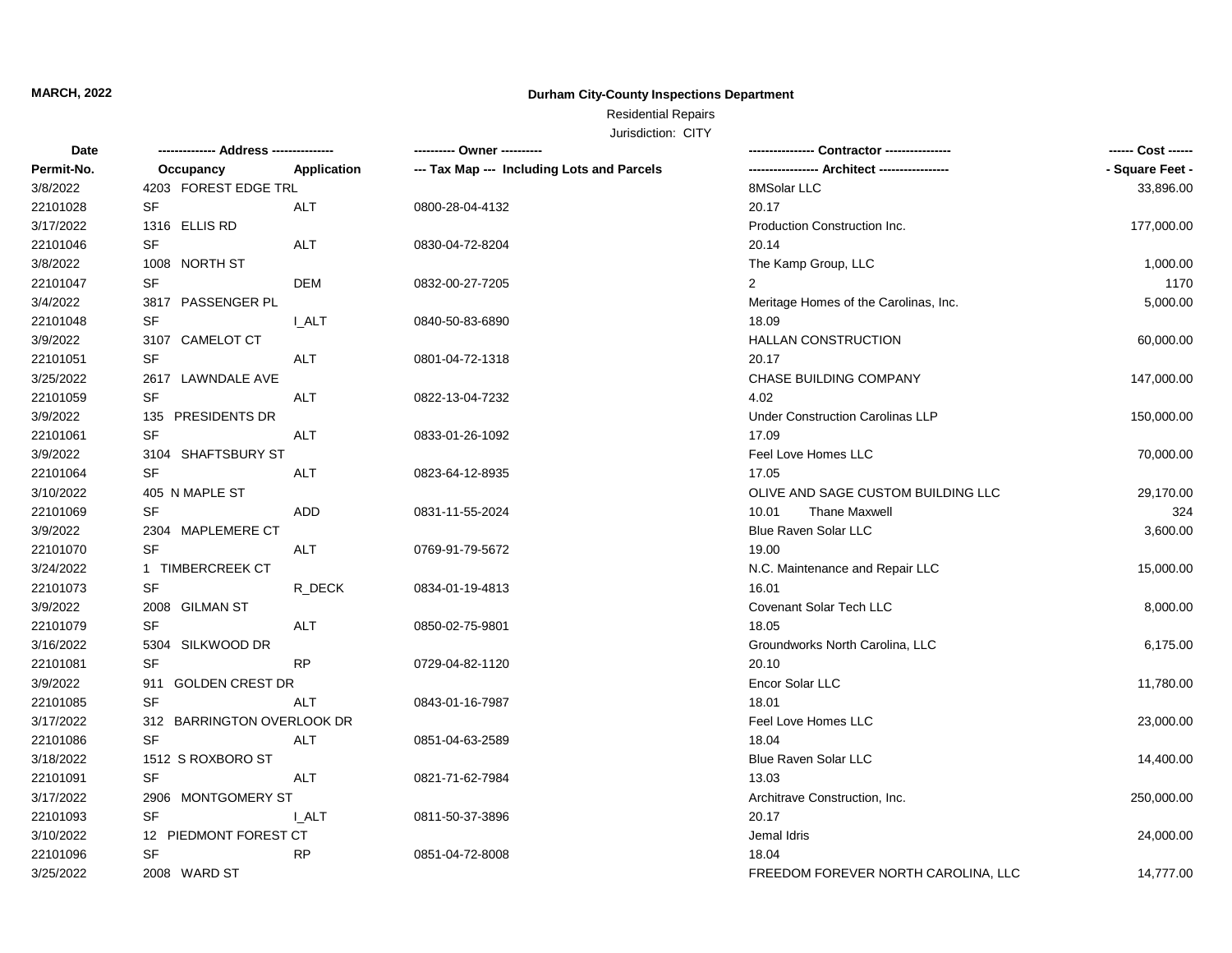### **Durham City-County Inspections Department**

## Residential Repairs

| Date       |                            |              | ---------- Owner ----------                |                                                            | ------ Cost ------ |
|------------|----------------------------|--------------|--------------------------------------------|------------------------------------------------------------|--------------------|
| Permit-No. | Occupancy                  | Application  | --- Tax Map --- Including Lots and Parcels | -- Architect -----------------                             | - Square Feet -    |
| 22101097   | <b>DP</b>                  | <b>ALT</b>   | 0821-13-12-0600                            | 6                                                          |                    |
| 3/28/2022  | 1001 WATTS ST              |              |                                            | Behind The Scenes Design Inc                               | 275,734.00         |
| 22101098   | <b>SF</b>                  | <b>ADD</b>   | 0822-62-15-9915                            | 3.01                                                       | 787                |
| 3/17/2022  | 701 DREW ST                |              |                                            | JDAD LLC DBA RENEW RENOVATIONS & REPAIRS                   | 11,111.00          |
| 22101105   | <b>DP</b>                  | I ALT        | 0831-39-33-4441                            | 9                                                          |                    |
| 3/9/2022   | 19 HIDDEN MEADOW CT        |              |                                            | Encor Solar LLC                                            | 7,100.00           |
| 22101111   | <b>SF</b>                  | ALT          | 0852-02-75-4645                            | 18.04                                                      |                    |
| 3/10/2022  | 5913 TAHOE DR              |              |                                            | <b>GREGORY ALAN PALMER</b>                                 | 35,978.00          |
| 22101112   | <b>SF</b>                  | I ALT        | 0728-01-49-0984                            | 20.12                                                      |                    |
| 3/10/2022  | 2 WILLOWSPRING PL          |              |                                            | Carolina Basement Systems LLC                              | 4,126.00           |
| 22101121   | <b>SF</b>                  | <b>ALT</b>   | 0708-01-45-2103                            | 20.12                                                      |                    |
| 3/23/2022  | 132 RADCLIFF CIR           |              |                                            | Groundworks North Carolina, LLC                            | 17,184.00          |
| 22101122   | <b>SF</b>                  | <b>RP</b>    | 0727-02-77-9887                            | 20.13                                                      |                    |
| 3/10/2022  | 1 WAYSIDE PL               |              |                                            | Ram Jack T/A Foundation Solutions, LLC                     | 4,550.00           |
| 22101129   | SF                         | <b>RP</b>    | 0812-07-59-1007                            | 17.05                                                      |                    |
| 3/10/2022  | 9 HIDDEN MEADOW CT         |              |                                            | <b>Blue Raven Solar LLC</b>                                | 20,400.00          |
| 22101131   | SF                         | ALT          | 0852-02-75-3419                            | 18.04                                                      |                    |
| 3/17/2022  | 310 HOLLY BLOSSOM DR       |              |                                            | 123 Renovate LLC                                           | 16,000.00          |
| 22101141   | <b>SF</b>                  | R_DECK       | 0860-01-06-8418                            | 18.05                                                      |                    |
| 3/21/2022  | 226 LANDSBURY DR           |              |                                            | Falcone Crawl Space & Structural Repair, LLC               | 13,375.00          |
| 22101145   | <b>SF</b>                  | <b>RP</b>    | 0800-77-41-3086                            | 20.17                                                      |                    |
| 3/17/2022  | 1 MOONSTONE CT             |              |                                            | Groundworks North Carolina, LLC                            | 28,124.00          |
| 22101167   | <b>SF</b>                  | <b>RP</b>    | 0851-01-36-4399                            | <b>Stonewall Structural Engineering</b><br>18.04           |                    |
| 3/15/2022  | 1102 FISKE ST              |              |                                            | Groundworks North Carolina, LLC                            | 13,106.00          |
| 22101169   | <b>SF</b>                  | <b>RP</b>    | 0831-08-87-6623                            | Stonewall Structural Engineering<br>10.02                  |                    |
| 3/15/2022  | 215 E MARKHAM AVE          |              |                                            | CQC Home - Custom Quality Carpentry LLC, T/A               | 134,036.00         |
| 22101170   | <b>SF</b>                  | <b>I_ALT</b> | 0832-13-22-4639                            | CQC Home - Custom Quality Carpentry LLC,<br>$\overline{2}$ |                    |
| 3/24/2022  | 917 CAROLINA AVE           |              |                                            | <b>Little Corner Construction</b>                          | 190,000.00         |
| 22101174   | <b>SF</b>                  | ADD          | 0822-13-13-8791                            | John Black<br>4.02                                         |                    |
| 3/11/2022  | 2802 EVANSTON AVE          |              |                                            | Ram Jack T/A Foundation Solutions, LLC                     | 23,450.00          |
| 22101175   | <b>SF</b>                  | <b>RP</b>    | 0759-03-40-2089                            | <b>Stonewall Structural Engineering</b><br>20.14           |                    |
| 3/11/2022  | 3903 KELLY DR              |              |                                            | Ram Jack T/A Foundation Solutions, LLC                     | 4,200.00           |
| 22101178   | <b>SF</b>                  | <b>RP</b>    | 0709-02-97-8965                            | Ground Force Engineers - Derek Harwood<br>20.18            |                    |
| 3/11/2022  | 3623<br><b>CARLISLE DR</b> |              |                                            | <b>NC Solar Now</b>                                        | 20,480.00          |
| 22101179   | <b>SF</b>                  | ALT          | 0719-01-19-4481                            | 20.08                                                      |                    |
| 3/18/2022  | 11 WEST HAVEN PL           |              |                                            | Sierra Structures, Inc.                                    | 35,730.00          |
| 22101182   | <b>SF</b>                  | <b>ADD</b>   | 0813-03-02-1861                            | 17.07                                                      | 173                |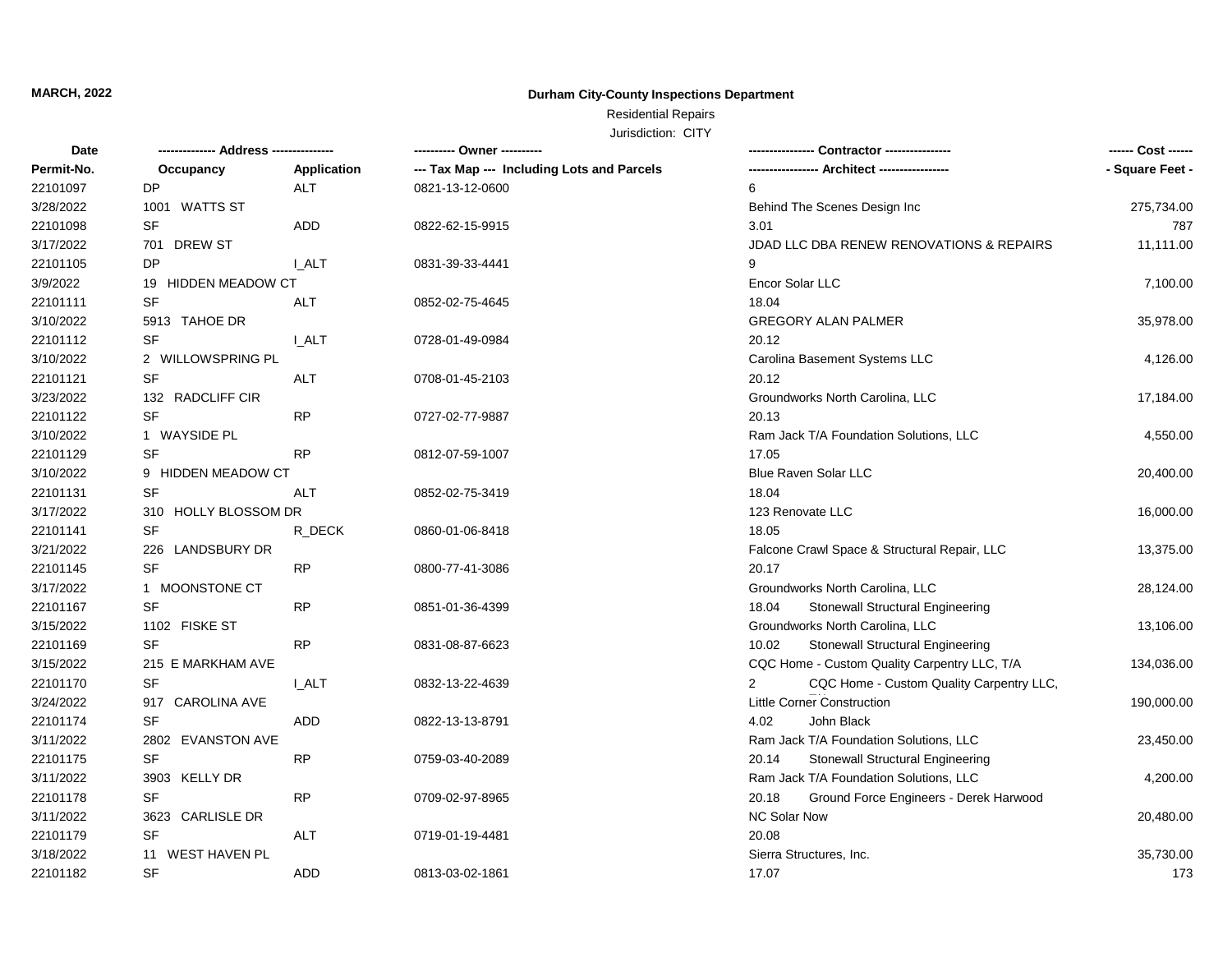### **Durham City-County Inspections Department**

## Residential Repairs

| Date       | ------------- Address -------------- |              | ---------- Owner ----------                |                                            | ------ Cost ------ |
|------------|--------------------------------------|--------------|--------------------------------------------|--------------------------------------------|--------------------|
| Permit-No. | Occupancy                            | Application  | --- Tax Map --- Including Lots and Parcels |                                            | - Square Feet -    |
| 3/22/2022  | 211 ROCKYWALK CT                     |              |                                            | Sierra Structures, Inc.                    | 19,791.00          |
| 22101183   | <b>SF</b>                            | R_DECK       | 0717-02-95-6387                            | 20.12                                      | 268                |
| 3/11/2022  | 1209<br><b>LINCOLN ST</b>            |              |                                            | TG Investment LLC                          | 25,000.00          |
| 22101185   | SF                                   | <b>I_ALT</b> | 0831-17-02-9177                            | 13.01                                      |                    |
| 3/11/2022  | 810 ROSEHILL AVE                     |              |                                            | Cornerstone Foundation Repair              | 7,100.00           |
| 22101187   | <b>SF</b>                            | <b>RP</b>    | 0822-13-30-8440                            | 4.02                                       |                    |
| 3/16/2022  | 2408 NEBO ST                         |              |                                            | Cornerstone Foundation Repair              | 7,900.00           |
| 22101188   | <b>SF</b>                            | <b>RP</b>    | 0820-97-71-9456                            | 13.03                                      |                    |
| 3/17/2022  | 827 CARPENTER FLETCHER RD            |              |                                            | Cornerstone Foundation Repair              | 7,500.00           |
| 22101189   | <b>SF</b>                            | <b>RP</b>    | 0728-79-59-1381                            | 20.10                                      |                    |
| 3/11/2022  | 2514 HARVARD AVE                     |              |                                            | Apal Building Company Inc                  | 1,000.00           |
| 22101200   | <b>SF</b>                            | <b>DEM</b>   | 0831-73-90-4990                            | 10.01                                      |                    |
| 3/16/2022  | 4614 REGIS AVE                       |              |                                            | DEBORAH C BROWN                            | 20,000.00          |
| 22101205   | <b>SF</b>                            | <b>ADD</b>   | 0803-04-54-4735                            | 17.07<br>Douglas Janes Architecture        | 192                |
| 3/14/2022  | 112 N GUTHRIE AVE                    |              |                                            | <b>TERNION HOMES LLC</b>                   | 1,000.00           |
| 22101206   | <b>SF</b>                            | <b>DEM</b>   | 0831-64-71-6123                            | 10.01                                      | 1952               |
| 3/21/2022  | 1408 OAKLAND AVE                     |              |                                            | David Matthews                             | 16,000.00          |
| 22101208   | <b>SF</b>                            | ADD          | 0822-09-16-3396                            | 4.01                                       |                    |
| 3/17/2022  | 517 PANTHERS RUN DR                  |              |                                            | The Bath Shop                              | 54,000.00          |
| 22101209   | <b>SF</b>                            | ALT          | 0718-02-50-6051                            | 20.12                                      |                    |
| 3/18/2022  | 610 CANAL ST                         |              |                                            | Apal Building Company Inc                  | 1,000.00           |
| 22101211   | SF                                   | <b>DEM</b>   | 0831-28-62-0496                            | 9                                          | 1260               |
| 3/15/2022  | 1109 CADENCE LN                      |              |                                            | 8MSolar LLC                                | 32,406.00          |
| 22101212   | <b>SF</b>                            | ALT          | 0758-03-12-9724                            | 20.14                                      |                    |
| 3/21/2022  | <b>STARDUST DR</b><br>5209           |              |                                            | Ida Martinez                               | 28,000.00          |
| 22101215   | SF                                   | <b>ADD</b>   | 0835-03-10-1049                            | 16.01                                      |                    |
| 3/17/2022  | 3133 DIXON RD                        |              |                                            | <b>BIGDREAM BUILDERS LLC</b>               | 15,000.00          |
| 22101223   | SF                                   | ALT          | 0810-12-75-8286                            | 20.07                                      | 400                |
| 3/30/2022  | ROLLINGWOOD DR<br>4901               |              |                                            | <b>Sherrie Nance</b>                       | 28,500.00          |
| 22101224   | <b>SF</b>                            | <b>ALT</b>   | 0718-02-77-7580                            | 20.11                                      |                    |
| 3/16/2022  | 2612 OWEN ST                         |              |                                            | <b>GPS Home Services LLC</b>               | 75,000.00          |
| 22101230   | SF                                   | ALT          | 0831-81-37-2241                            | 10.01                                      |                    |
| 3/29/2022  | 5402 GARRETT RD                      |              |                                            | DLT Construction & Demolition Company, LLC | 1,000.00           |
| 22101234   | <b>SF</b>                            | <b>DEM</b>   | 0709-02-98-3954                            | 20.18                                      |                    |
| 3/21/2022  | 112 WENONAH WAY                      |              |                                            | Dove Creek Contracting                     | 25,000.00          |
| 22101239   | <b>SF</b>                            | R DECK       | 0727-01-49-7355                            | Dove Creek Contracting<br>20.13            |                    |
| 3/31/2022  | 810 SOUTH ST                         |              |                                            | Christopher Johnson                        | 16,500.00          |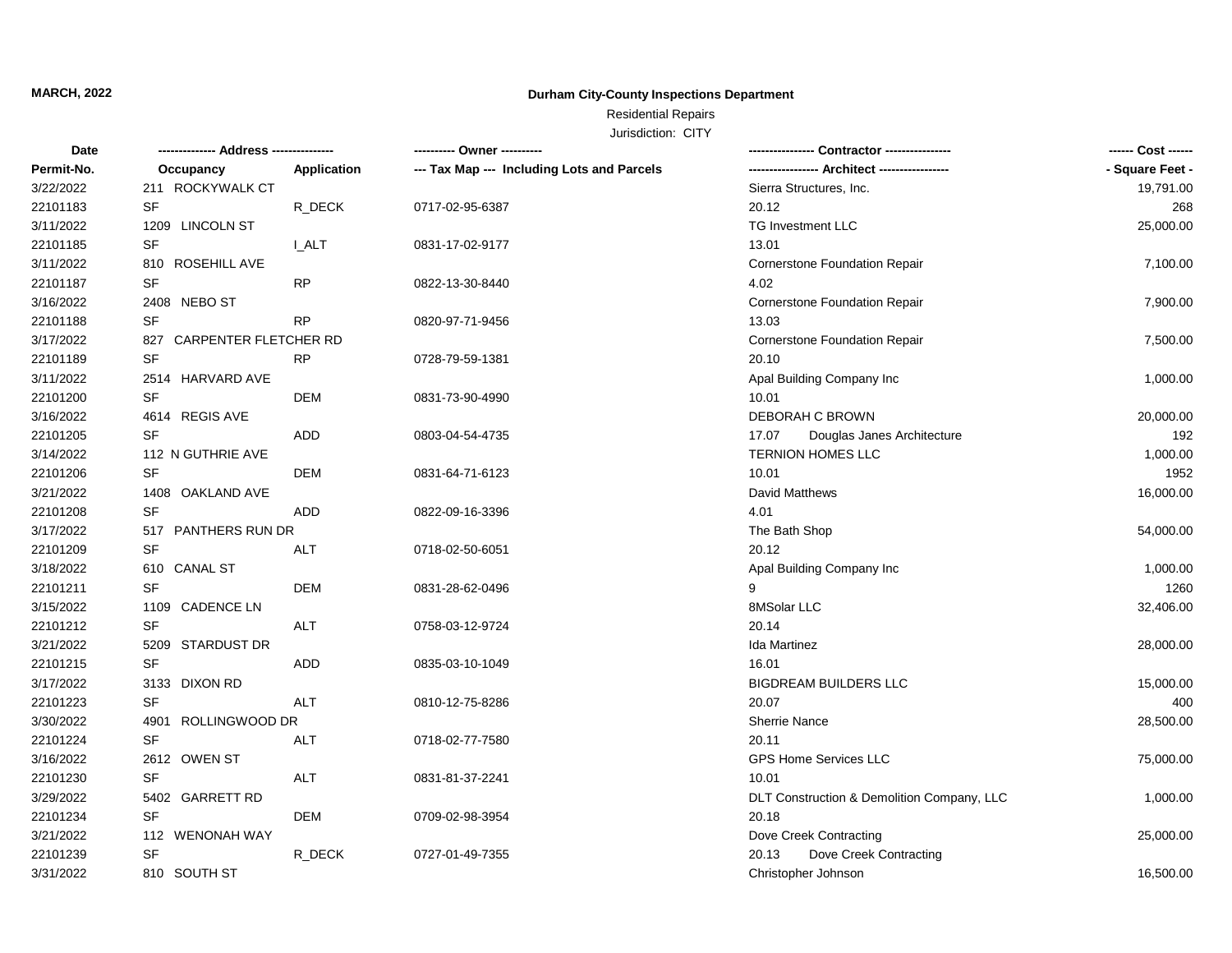### **Durham City-County Inspections Department**

## Residential Repairs

| Date       | -------------- Address --------------- |              | ---------- Owner ----------                | Contractor ----------------          | ------ Cost ------ |
|------------|----------------------------------------|--------------|--------------------------------------------|--------------------------------------|--------------------|
| Permit-No. | Occupancy                              | Application  | --- Tax Map --- Including Lots and Parcels | - Architect -----------------        | - Square Feet -    |
| 22101245   | <b>SF</b>                              | <b>ADD</b>   | 0821-16-73-7786                            | 23.00                                | 47                 |
| 3/29/2022  | ANGIER AVE<br>3021                     |              |                                            | NC Safe Demo LLC                     | 1,000.00           |
| 22101255   | <b>SF</b>                              | <b>DEM</b>   | 0840-05-08-0666                            | 18.02                                |                    |
| 3/21/2022  | <b>TURNSTONE DR</b><br>123             |              |                                            | ELITE REMODELING AND DESIGN LLC      | 4,869.00           |
| 22101265   | <b>SF</b>                              | <b>ALT</b>   | 0769-01-16-6330                            | 19                                   |                    |
| 3/25/2022  | 319 DACIAN AVE                         |              |                                            | Design Works Construction LLC        | 1,000.00           |
| 22101266   | <b>SF</b>                              | <b>DEM</b>   | 0822-91-35-9773                            | 2                                    | 560                |
| 3/23/2022  | 2511<br><b>GLENBROOK DR</b>            |              |                                            | Leonine Building Solutions, LLC      | 39,500.00          |
| 22101267   | <b>SF</b>                              | <b>ALT</b>   | 0832-07-58-7730                            | 1.01                                 |                    |
| 3/18/2022  | 2100<br>DARTMOUTH DR                   |              |                                            | J & J CONSTRUCTION COMPANY, LLC.     | 37,800.00          |
| 22101269   | <b>SF</b>                              | <b>I_ALT</b> | 0813-20-92-6157                            | Wilkins Design Associates<br>17.05   |                    |
| 3/22/2022  | 214 ARCHDALE DR                        |              |                                            | Calla Construction LLC               | 3,000.00           |
| 22101273   | SF                                     | R_DECK       | 0820-13-13-3864                            | 20.07<br><b>Gabriel Reyes</b>        |                    |
| 3/21/2022  | 3323 GLASSON ST                        |              |                                            | Haskell Building L.L.C.              | 66,430.00          |
| 22101276   | R <sub>2</sub>                         | <b>ALT</b>   | 0812-18-30-1676                            | PINNACLE ARCHITECTURE, P.A.<br>15.02 | 6032               |
| 3/22/2022  | 1502 EAGLE LODGE LN                    |              |                                            | Sierra Structures, Inc.              | 11,565.00          |
| 22101277   | <b>SF</b>                              | R_DECK       | 0850-03-21-4538                            | 18.05                                | 180                |
| 3/17/2022  | 8313 MORRELL LN                        |              |                                            | BUD MATTHEWS SERVICE SPECIALIST INC  | 42,900.00          |
| 22101278   | <b>SF</b>                              | I ALT        | 0718-03-31-1597                            | 20.12                                |                    |
| 3/21/2022  | 134 EAST END AVE                       |              |                                            | RMF Builders, Inc.                   | 1,000.00           |
| 22101284   | <b>SF</b>                              | <b>DEM</b>   | 0840-19-79-7606                            | 18.02                                | 1839               |
| 3/21/2022  | 5103<br>PINE TRAIL DR                  |              |                                            | FOUNDATION XPERTS, LLC               | 7,800.00           |
| 22101286   | <b>SF</b>                              | <b>RP</b>    | 0824-01-38-0362                            | 16.03                                |                    |
| 3/25/2022  | 1706<br>ENGLEWOOD AVE                  |              |                                            | Quality One Contracting LLC          | 135,500.00         |
| 22101287   | <b>SF</b>                              | ADD          | 0822-14-44-0597                            | 4.01                                 | 224                |
| 3/18/2022  | 2212 TIMBERVIEW DR                     |              |                                            | SOUTHERN ENERGY MANAGEMENT, INC      | 16,700.00          |
| 22101290   | <b>SF</b>                              | <b>ALT</b>   | 0813-89-55-1004                            | 17.07                                |                    |
| 3/30/2022  | 2008 WARD ST                           |              |                                            | FREEDOM FOREVER NORTH CAROLINA, LLC  | 21,353.00          |
| 22101292   | <b>SF</b>                              | ALT          | 0821-13-12-0600                            | 6                                    |                    |
| 3/25/2022  | KINNAKEET DR<br>404                    |              |                                            | <b>Blue Raven Solar LLC</b>          | 20,400.00          |
| 22101302   | <b>SF</b>                              | ALT          | 0852-01-45-5201                            | 18.04                                |                    |
| 3/31/2022  | <b>CARNATION DR</b><br>1910            |              |                                            | SIGMA GENERAL CONTRACTING, LLC       | 37,800.00          |
| 22101305   | <b>SF</b>                              | <b>ADD</b>   | 0759-03-14-3247                            | 18.05                                |                    |
| 3/22/2022  | 3684 GUESS RD                          |              |                                            | <b>Advanced Structural Repair</b>    | 28,620.00          |
| 22101306   | <b>SF</b>                              | <b>RP</b>    | 0823-09-16-0728                            | 17.05                                |                    |
| 3/25/2022  | MAGNOLIA TREE LN<br>2204               |              |                                            | SOUTHERN ENERGY MANAGEMENT, INC      | 45,656.00          |
| 22101314   | <b>SF</b>                              | <b>ALT</b>   | 0830-04-61-5171                            | 20.14                                |                    |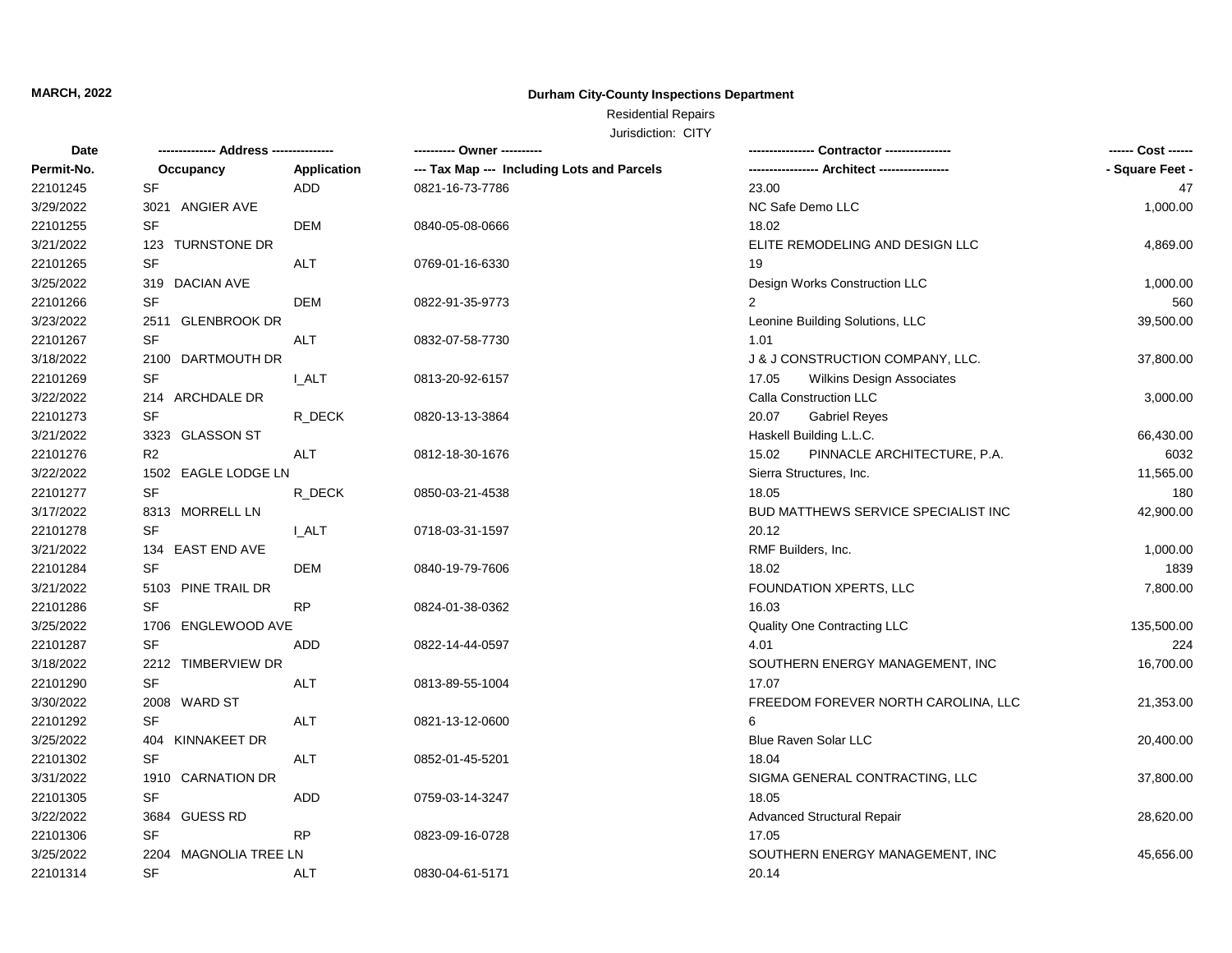### **Durham City-County Inspections Department**

## Residential Repairs

| Date       | --- Address -------------- |             | ---------- Owner ----------                | Contractor ----------------                 |                 |
|------------|----------------------------|-------------|--------------------------------------------|---------------------------------------------|-----------------|
| Permit-No. | Occupancy                  | Application | --- Tax Map --- Including Lots and Parcels |                                             | - Square Feet - |
| 3/22/2022  | 206 DUNHILL DR             |             |                                            | Ram Jack T/A Foundation Solutions, LLC      | 19,400.00       |
| 22101321   | SF                         | <b>RP</b>   | 0718-02-98-2289                            | 20.11                                       |                 |
| 3/22/2022  | 1013 DELRAY ST             |             |                                            | Ram Jack T/A Foundation Solutions, LLC      | 2,225.00        |
| 22101322   | <b>SF</b>                  | <b>RP</b>   | 0830-03-02-1192                            | 20.09                                       |                 |
| 3/23/2022  | 1312 FARM LEAF DR          |             |                                            | ALPHA CONTRACTING, LLC.                     | 27,075.00       |
| 22101333   | <b>SF</b>                  | ALT         | 0860-03-10-4049                            | ION DEVELOPER LLC<br>19                     |                 |
| 3/23/2022  | 127 PINECREST RD           |             |                                            | Saltworks Properties, LLC                   | 62,550.00       |
| 22101334   | SF                         | <b>ALT</b>  | 0811-20-82-0139                            | Stonewall Structural Eng.<br>6              |                 |
| 3/23/2022  | 209 STROLLING WAY          |             |                                            | <b>NC Solar Now</b>                         | 22,100.00       |
| 22101335   | <b>SF</b>                  | <b>ALT</b>  | 0709-02-88-5054                            | 20.18                                       |                 |
| 3/22/2022  | 8 MADEIRA CT               |             |                                            | FOUNDATION XPERTS, LLC                      | 4,100.00        |
| 22101338   | <b>SF</b>                  | <b>ALT</b>  | 0728-01-28-7453                            | 20.12<br>Giles Flythe                       |                 |
| 3/30/2022  | 601 BON AIR AVE            |             |                                            | FOUNDATION XPERTS, LLC                      | 7,450.00        |
| 22101341   | <b>SF</b>                  | <b>RP</b>   | 0832-39-48-3006                            | Giles Flythe<br>1.01                        |                 |
| 3/24/2022  | 2614 CASCADILLA ST         |             |                                            | FOUNDATION XPERTS, LLC                      | 10,800.00       |
| 22101342   | SF                         | <b>RP</b>   | 0832-06-37-8893                            | 1.01<br>Giles Flythe                        |                 |
| 3/25/2022  | 1003 WHITE BARK LN         |             |                                            | Lennar Carolinas, LLC                       | 10,000.00       |
| 22101348   | <b>SF</b>                  | ALT         | 0769-27-95-4044                            | <b>KSE Engineering</b><br>19                |                 |
| 3/25/2022  | 4 WINTHROP CT              |             |                                            | Ram Jack T/A Foundation Solutions, LLC      | 4,840.00        |
| 22101360   | <b>SF</b>                  | <b>RP</b>   | 0719-03-24-7466                            | 20.08                                       |                 |
| 3/25/2022  | 2115 LIME ST               |             |                                            | <b>LGCY Installation Services, LLC</b>      | 7,893.00        |
| 22101361   | SF                         | ALT         | 0842-01-46-3768                            | 18.01                                       |                 |
| 3/25/2022  | 1204 OAK GROVE PKWY        |             |                                            | <b>LGCY Installation Services, LLC</b>      | 29,362.00       |
| 22101362   | <b>SF</b>                  | <b>ALT</b>  | 0851-04-82-7099                            | 18.04                                       |                 |
| 3/25/2022  | 305 W KNOX ST              |             |                                            | NC Solar Now                                | 24,783.00       |
| 22101368   | <b>SF</b>                  | ALT         | 0832-13-03-5475                            | 3.02                                        |                 |
| 3/25/2022  | 908 PARK AVE               |             |                                            | Randy Maine T/A Central Carolina Remodeling | 28,500.00       |
| 22101369   | <b>SF</b>                  | I ALT       | 0831-11-67-5121                            | 10.02<br>Keith Meister                      |                 |
| 3/29/2022  | 901 BELMONT DR             |             |                                            | Palmetto Solar, LLC                         | 24,000.00       |
| 22101371   | <b>SF</b>                  | ALT         | 0841-07-59-1288                            | 18.02                                       |                 |
| 3/29/2022  | <b>SUNDIAL CIR</b><br>2507 |             |                                            | Palmetto Solar, LLC                         | 29,000.00       |
| 22101373   | <b>SF</b>                  | ALT         | 0843-03-02-4890                            | 18.01                                       |                 |
| 3/30/2022  | 4623 STAFFORD DR           |             |                                            | Oscar Rouse                                 | 10,000.00       |
| 22101377   | <b>SF</b>                  | I ALT       | 0802-02-59-6332                            | 17.07                                       |                 |
| 3/25/2022  | 3204 STONEYBROOK DR        |             |                                            | SOUTHERN ENERGY MANAGEMENT, INC             | 36,275.00       |
| 22101379   | SF                         | ALT         | 0813-72-11-1660                            | 17.05                                       |                 |
| 3/30/2022  | 908 CARROLL ST             |             |                                            | NC Dumpster, LLC                            | 1,000.00        |